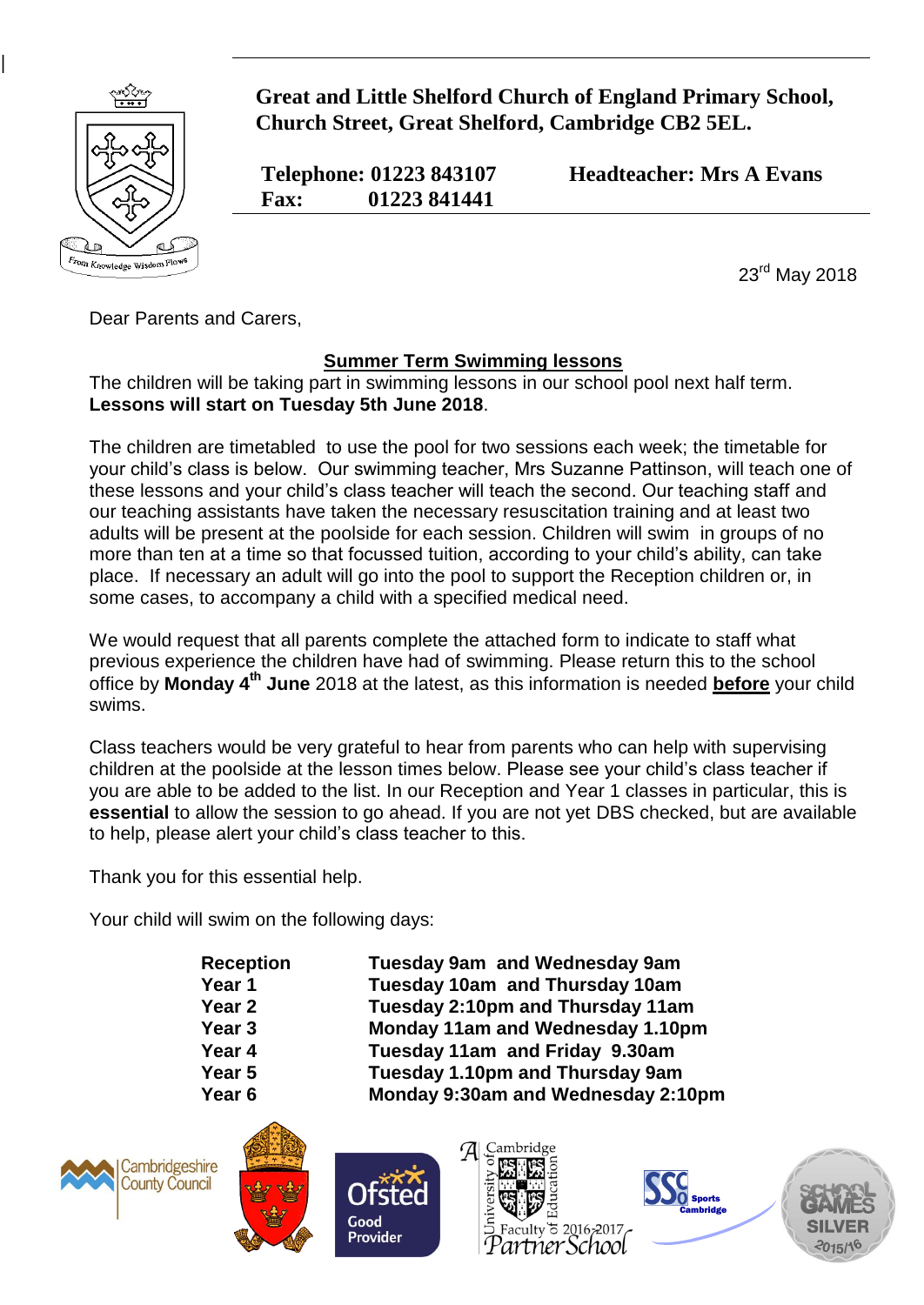S/he will need to bring the following items which **MUST be clearly named please**:

- 1. Swimming costume (one piece)
- 2. Swimming hat (essential as hair clogs the filter)
- 3. Towel
- 4. Comb
- 5. A suitable waterproof bag to carry it all in

Please note:

- 1. All jewellery must be removed. If you child has pierced ears please remove earrings for the days that they are swimming. If they are recently pierced i.e. within the last six weeks, please inform your child's class teacher so that we can supply micropore tape to cover them.
- 2. Hats **must** be worn in the pool at all times. You can purchase your own or buy one from the school office at the cost of 75p (please bring exact money). **Please note that the office only stocks latex hats. These are not suitable for children with latex allergies**. Please supply a non-latex hat if appropriate.

Please contact your child's class teacher in the first instance if you have any questions or concerns regarding your child's swimming session. The Shelford School swimming season is always thoroughly enjoyed by the children; we look forward to working together with you to make this a positive experience for them.

Yours sincerely,

Grans-

Mrs A Evans